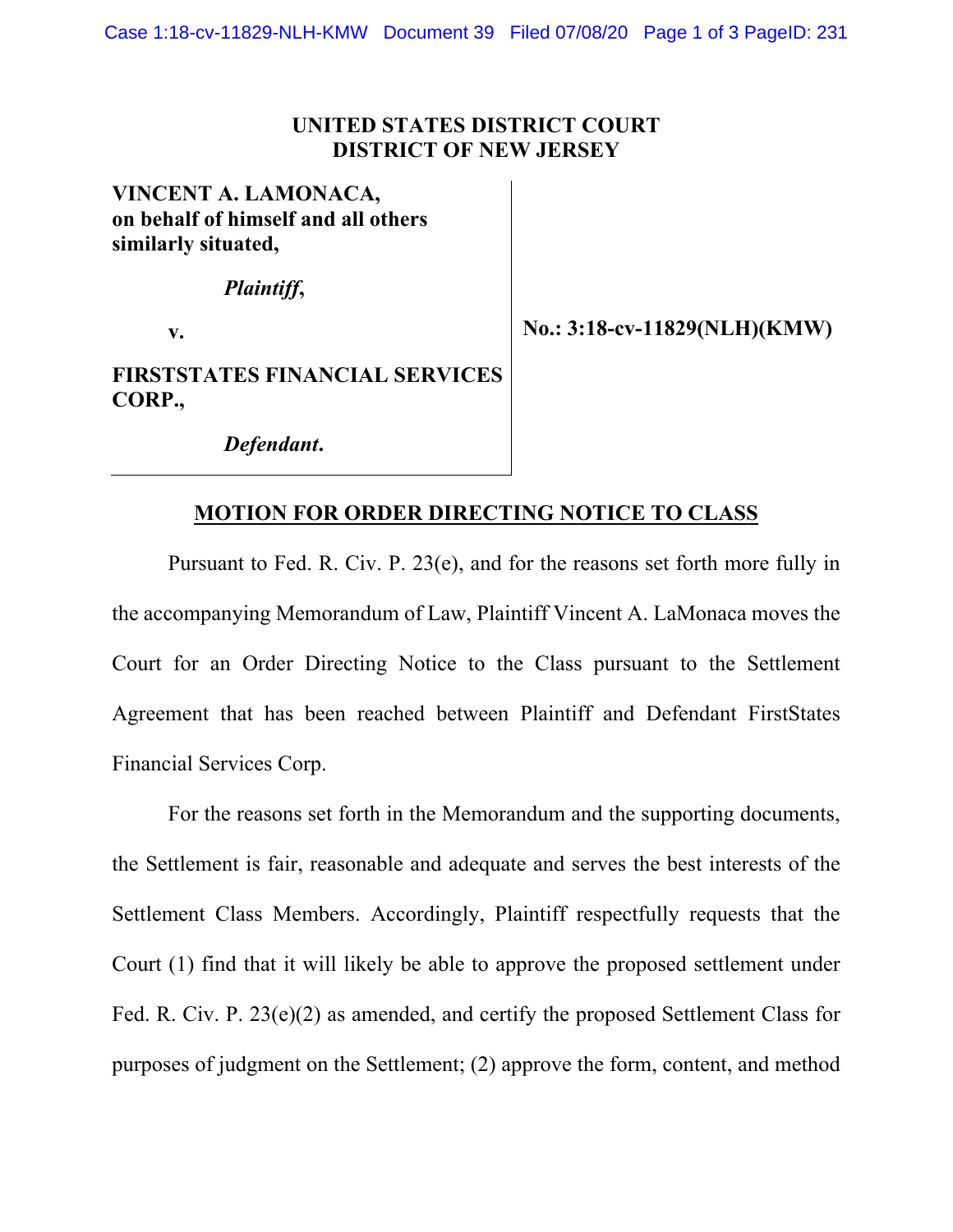of delivering notice to the Class as set out in the Settlement Agreement; and,

(3) schedule a final approval hearing.

Defendant does not contest the requested relief.

Respectfully submitted,

Dated: July 8, 2020 */s/ James A. Francis* James A. Francis David A. Searles (*pro hac vice*) **FRANCIS MAILMAN SOUMILAS PC** 1600 Market Street, Suite 2510 Philadelphia, PA 19103 Tel: (215) 735-8600 Fax: (215) 940-8000 jfrancis@consumerlawfirm.com

*Attorneys for Plaintiff and the Class* 

dsearles@consumerlawfirm.com